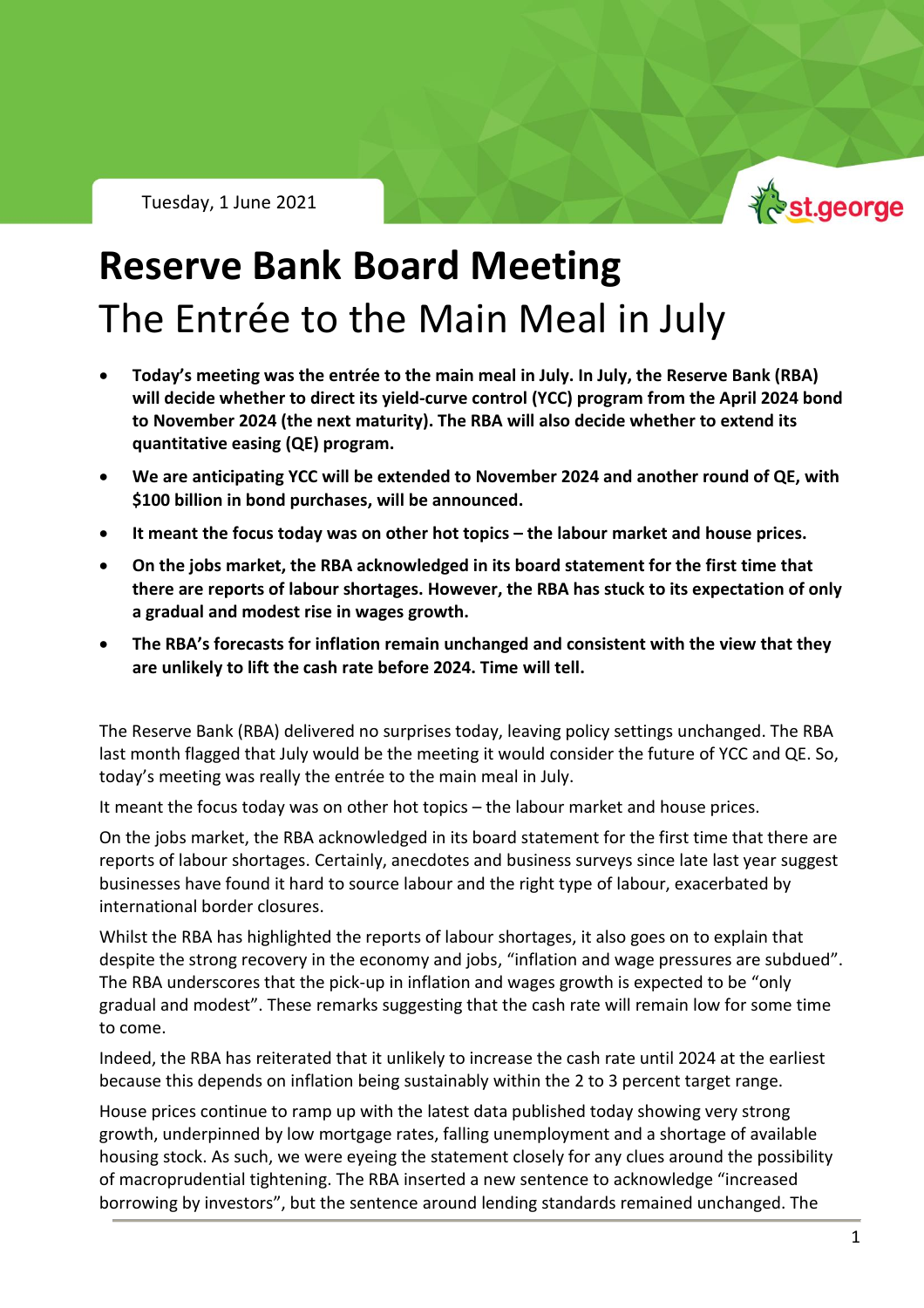RBA reiterated it "will be monitoring trends in housing borrowing carefully and it is important that lending standards are maintained". We anticipate the RBA will be watching riskier forms of borrowing, especially by investors. High loan-to-value ratio and interest-only borrowing will also be under the microscope. We would not rule out a tightening in macroprudential policy with the timing most likely to be next year.

On the outlook, the RBA's central scenario remains that the economy will grow 4¾ per cent over 2021. The RBA notes, however, an important ongoing source of uncertainty is the possibility of significant outbreaks of the virus.

Our eyes now turn to the July meeting. Last month, the RBA drew a line in the sand and said it will decide at the July meeting if it will direct its YCC program from the April 2024 bond to November 2024 (the next maturity). The YCC program is designed to keep the three-year government bond yield at around 0.10%. Our view for some time has been that the RBA will shift to the November 2024 bond.

Also at its July meeting, the RBA will consider the future of its QE program. The second round of QE, under which the RBA is purchasing \$100 billion of longer-dated bonds, is due to conclude in September. We anticipate this program will be extended for a third round by another \$100 billion. The RBA emphasised that "it continues to place a high priority on a return to full employment" when referring to the program. This language suggests the RBA intends to extend QE to ensure the unemployment rate keeps falling. Deputy Governor Guy Debelle has stated the unemployment rate consistent with full employment is around the "high 3s to low 4s". We are still a long way off this target.

> **Besa Deda, Chief Economist** Ph: 02-8254-3251

> **Matthew Bunny, Economist** Ph: 02-8254-0023